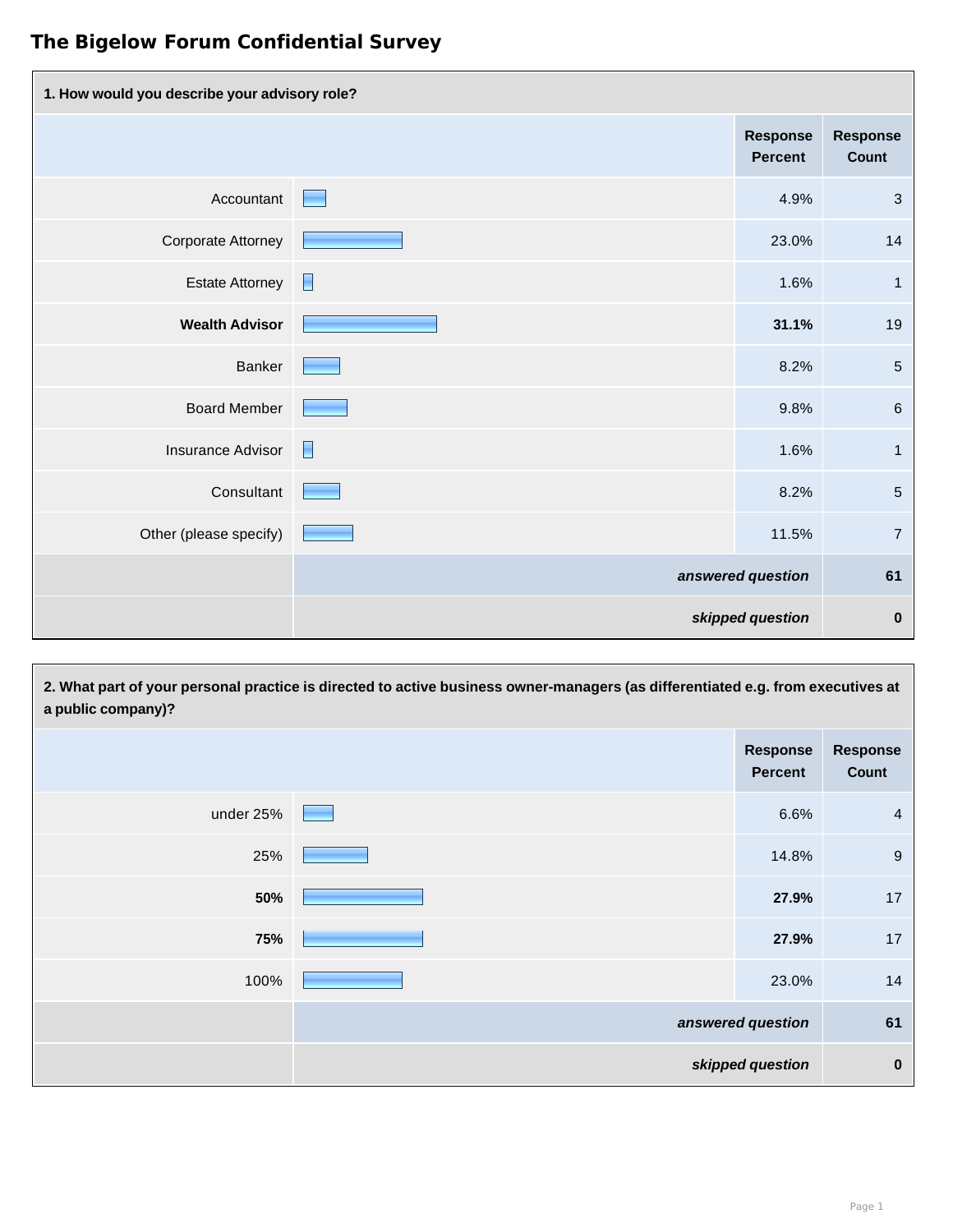| 3. Do you expect your revenue from active owner-manager clientele to increase or decrease in the next five years? |  |                                   |                                 |
|-------------------------------------------------------------------------------------------------------------------|--|-----------------------------------|---------------------------------|
|                                                                                                                   |  | <b>Response</b><br><b>Percent</b> | <b>Response</b><br><b>Count</b> |
| <b>Increase</b>                                                                                                   |  | 90.2%                             | 55                              |
| Decrease                                                                                                          |  | 9.8%                              | 6                               |
|                                                                                                                   |  | answered question                 | 61                              |
|                                                                                                                   |  | skipped question                  | $\bf{0}$                        |

| 4. By what percentage? |  |                                   |                          |
|------------------------|--|-----------------------------------|--------------------------|
|                        |  | <b>Response</b><br><b>Percent</b> | <b>Response</b><br>Count |
| under 25%              |  | 24.6%                             | 15                       |
| 25%                    |  | 36.1%                             | 22                       |
| 50%                    |  | 21.3%                             | 13                       |
| 75%                    |  | 6.6%                              | $\overline{4}$           |
| 100%                   |  | 11.5%                             | $\overline{7}$           |
|                        |  | answered question                 | 61                       |
|                        |  | skipped question                  | $\mathbf 0$              |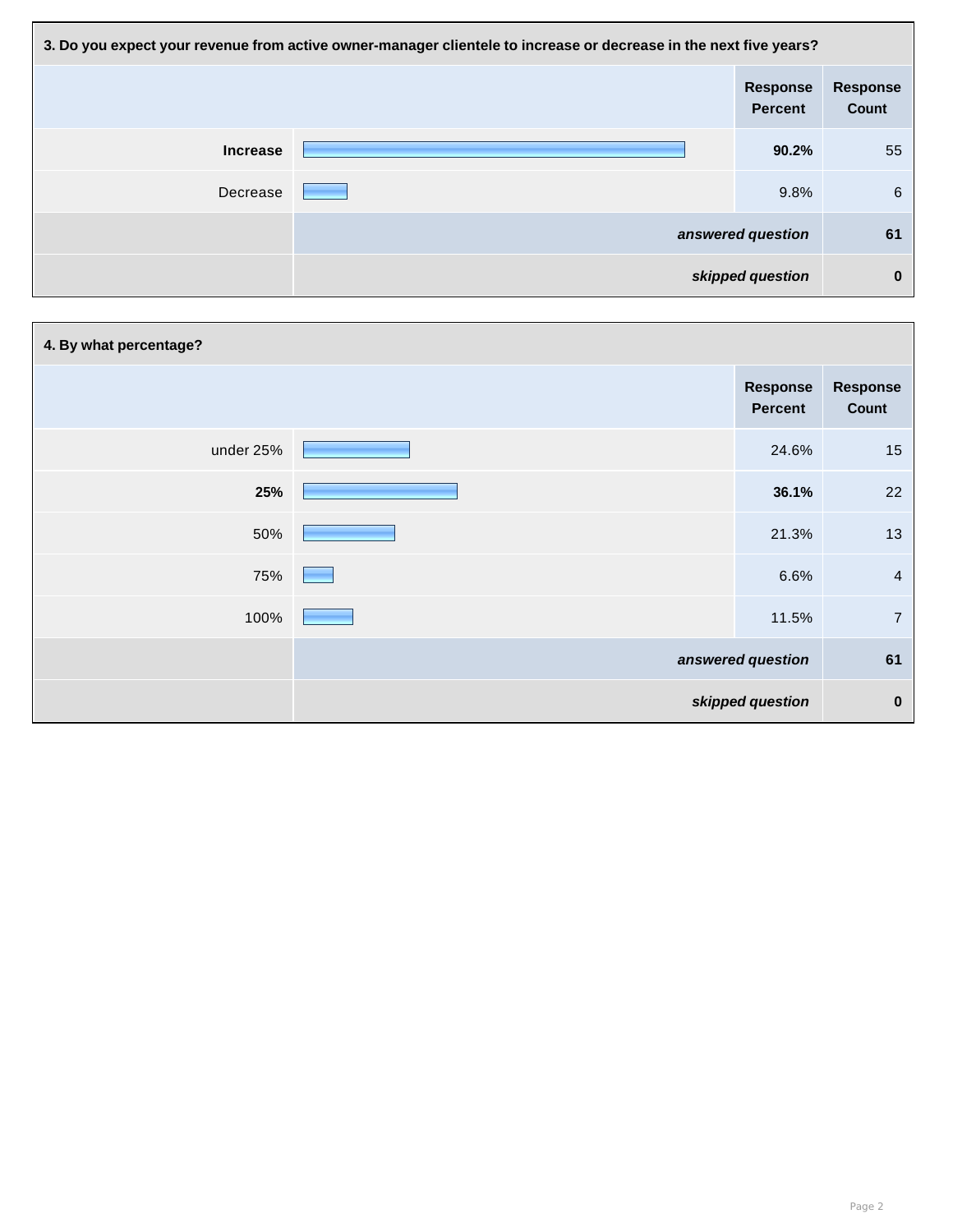| 5. How many of your owner-manager clients have a written strategic plan for their business? |  |                                   |                          |
|---------------------------------------------------------------------------------------------|--|-----------------------------------|--------------------------|
|                                                                                             |  | <b>Response</b><br><b>Percent</b> | <b>Response</b><br>Count |
| under 25%                                                                                   |  | 27.9%                             | 17                       |
| 25%                                                                                         |  | 14.8%                             | 9                        |
| 50%                                                                                         |  | 9.8%                              | $6\phantom{1}6$          |
| 75%                                                                                         |  | 13.1%                             | 8                        |
| 100%                                                                                        |  | 4.9%                              | $\mathbf{3}$             |
| I don't know                                                                                |  | 29.5%                             | 18                       |
|                                                                                             |  | answered question                 | 61                       |
|                                                                                             |  | skipped question                  | $\bf{0}$                 |

|              | 6. How many owner-managed clients struggle with formal governance issues? |                                   |                          |
|--------------|---------------------------------------------------------------------------|-----------------------------------|--------------------------|
|              |                                                                           | <b>Response</b><br><b>Percent</b> | <b>Response</b><br>Count |
| under 25%    |                                                                           | 8.2%                              | $\overline{5}$           |
| 25%          |                                                                           | 9.8%                              | $6\phantom{1}$           |
| 50%          |                                                                           | 24.6%                             | 15                       |
| 75%          |                                                                           | 24.6%                             | 15                       |
| 100%         |                                                                           | 8.2%                              | $\overline{5}$           |
| I don't know |                                                                           | 24.6%                             | 15                       |
|              |                                                                           | answered question                 | 61                       |
|              |                                                                           | skipped question                  | $\pmb{0}$                |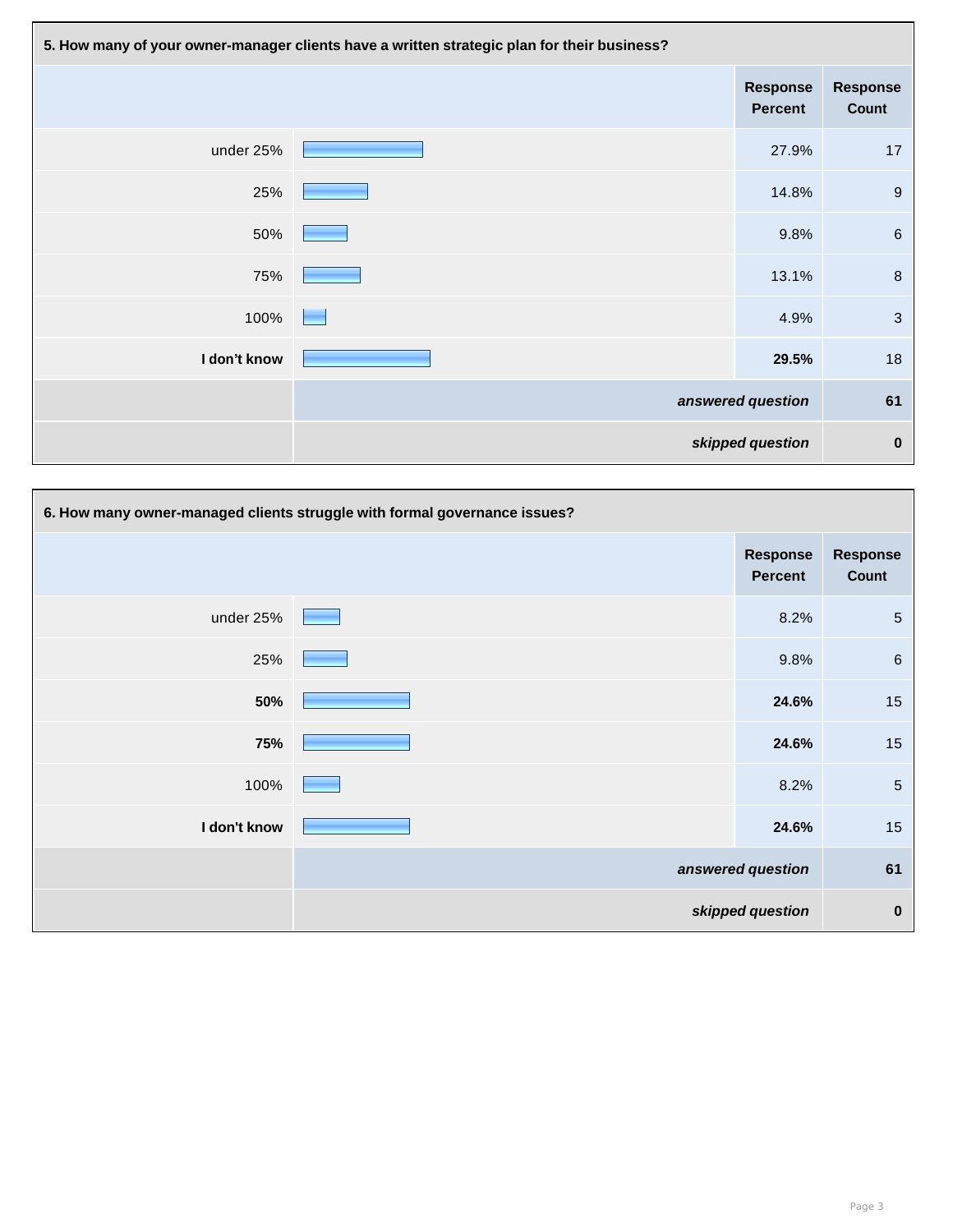| 7. How many owner-managed clients have an active Board of Advisors or Board of Directors? |  |                                   |                          |
|-------------------------------------------------------------------------------------------|--|-----------------------------------|--------------------------|
|                                                                                           |  | <b>Response</b><br><b>Percent</b> | <b>Response</b><br>Count |
| under 25%                                                                                 |  | 19.7%                             | 12                       |
| 25%                                                                                       |  | 13.1%                             | 8                        |
| 50%                                                                                       |  | 19.7%                             | 12                       |
| 75%                                                                                       |  | 19.7%                             | 12                       |
| 100%                                                                                      |  | 14.8%                             | $\boldsymbol{9}$         |
| I don't know                                                                              |  | 13.1%                             | $\,8\,$                  |
|                                                                                           |  | answered question                 | 61                       |
|                                                                                           |  | skipped question                  | $\boldsymbol{0}$         |

| 8. How many of your owner-manager clients know (or think that they know) the fair market value of their business? |  |                                   |                          |
|-------------------------------------------------------------------------------------------------------------------|--|-----------------------------------|--------------------------|
|                                                                                                                   |  | <b>Response</b><br><b>Percent</b> | <b>Response</b><br>Count |
| under 25%                                                                                                         |  | 19.7%                             | 12                       |
| 25%                                                                                                               |  | 13.1%                             | $\boldsymbol{8}$         |
| 50%                                                                                                               |  | 19.7%                             | 12                       |
| 75%                                                                                                               |  | 27.9%                             | 17                       |
| 100%                                                                                                              |  | 8.2%                              | $\sqrt{5}$               |
| I don't know                                                                                                      |  | 11.5%                             | $\overline{7}$           |
|                                                                                                                   |  | answered question                 | 61                       |
|                                                                                                                   |  | skipped question                  | $\bf{0}$                 |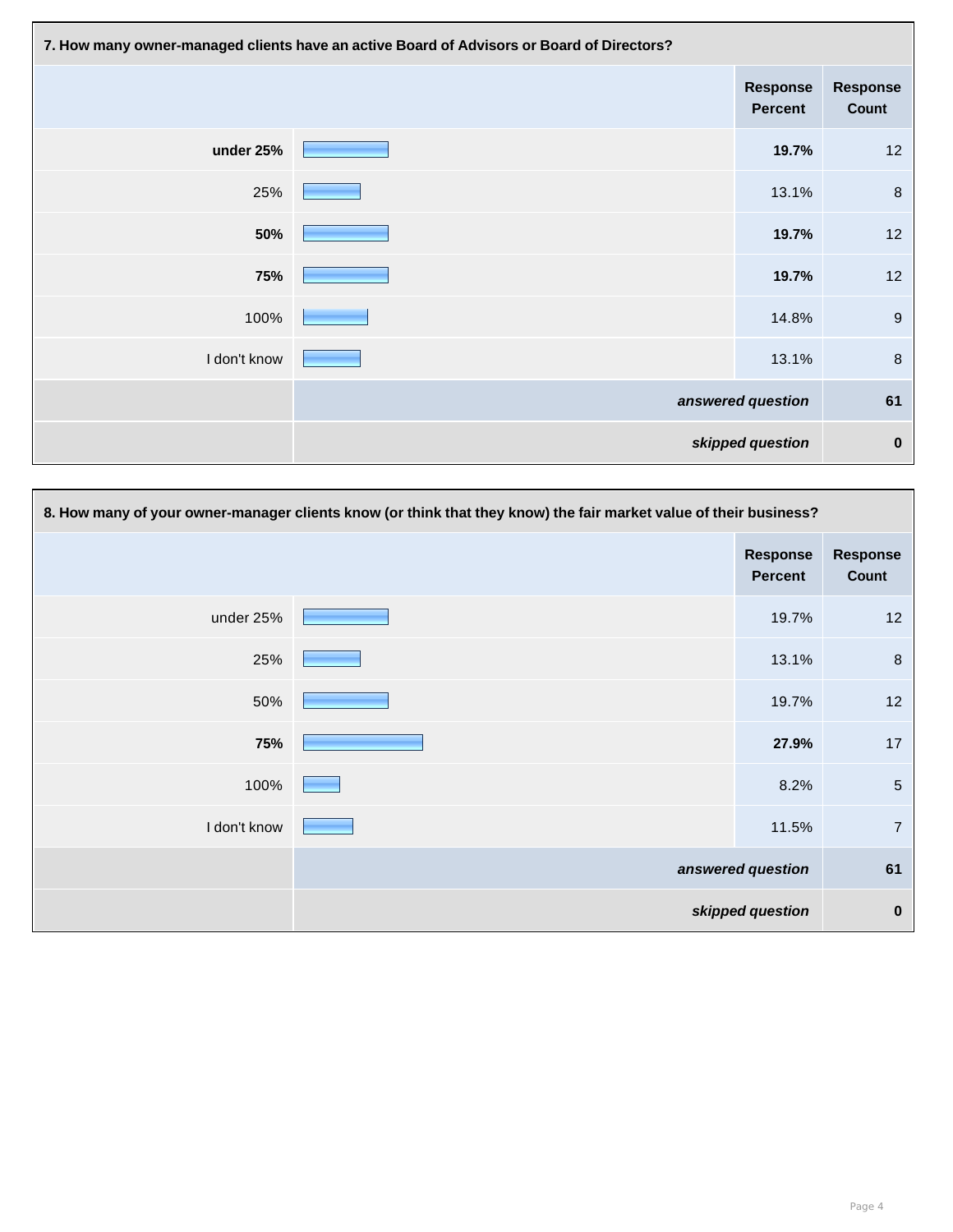| 9. How many of your private company clients have buy-sell or other ownership transfer plans? |                 |                                   |                          |
|----------------------------------------------------------------------------------------------|-----------------|-----------------------------------|--------------------------|
|                                                                                              |                 | <b>Response</b><br><b>Percent</b> | <b>Response</b><br>Count |
| under 25%                                                                                    |                 | 36.1%                             | 22                       |
| 25%                                                                                          |                 | 14.8%                             | $\boldsymbol{9}$         |
| 50%                                                                                          |                 | 19.7%                             | 12                       |
| 75%                                                                                          |                 | 16.4%                             | 10                       |
| 100%                                                                                         | <b>Contract</b> | 3.3%                              | $\overline{2}$           |
| I don't know                                                                                 |                 | 9.8%                              | $\,6\,$                  |
|                                                                                              |                 | answered question                 | 61                       |
|                                                                                              |                 | skipped question                  | $\bf{0}$                 |

| 10. How many intend to transition ownership of their business in the next five years? |  |                                   |                          |
|---------------------------------------------------------------------------------------|--|-----------------------------------|--------------------------|
|                                                                                       |  | <b>Response</b><br><b>Percent</b> | <b>Response</b><br>Count |
| under 10%                                                                             |  | 3.3%                              | $\overline{2}$           |
| 10%                                                                                   |  | 6.7%                              | $\overline{4}$           |
| 25%                                                                                   |  | 21.7%                             | 13                       |
| 50%                                                                                   |  | 26.7%                             | 16                       |
| more than 50%                                                                         |  | 25.0%                             | 15                       |
| I don't know                                                                          |  | 16.7%                             | 10                       |
|                                                                                       |  | answered question                 | 60                       |
|                                                                                       |  | skipped question                  | 1                        |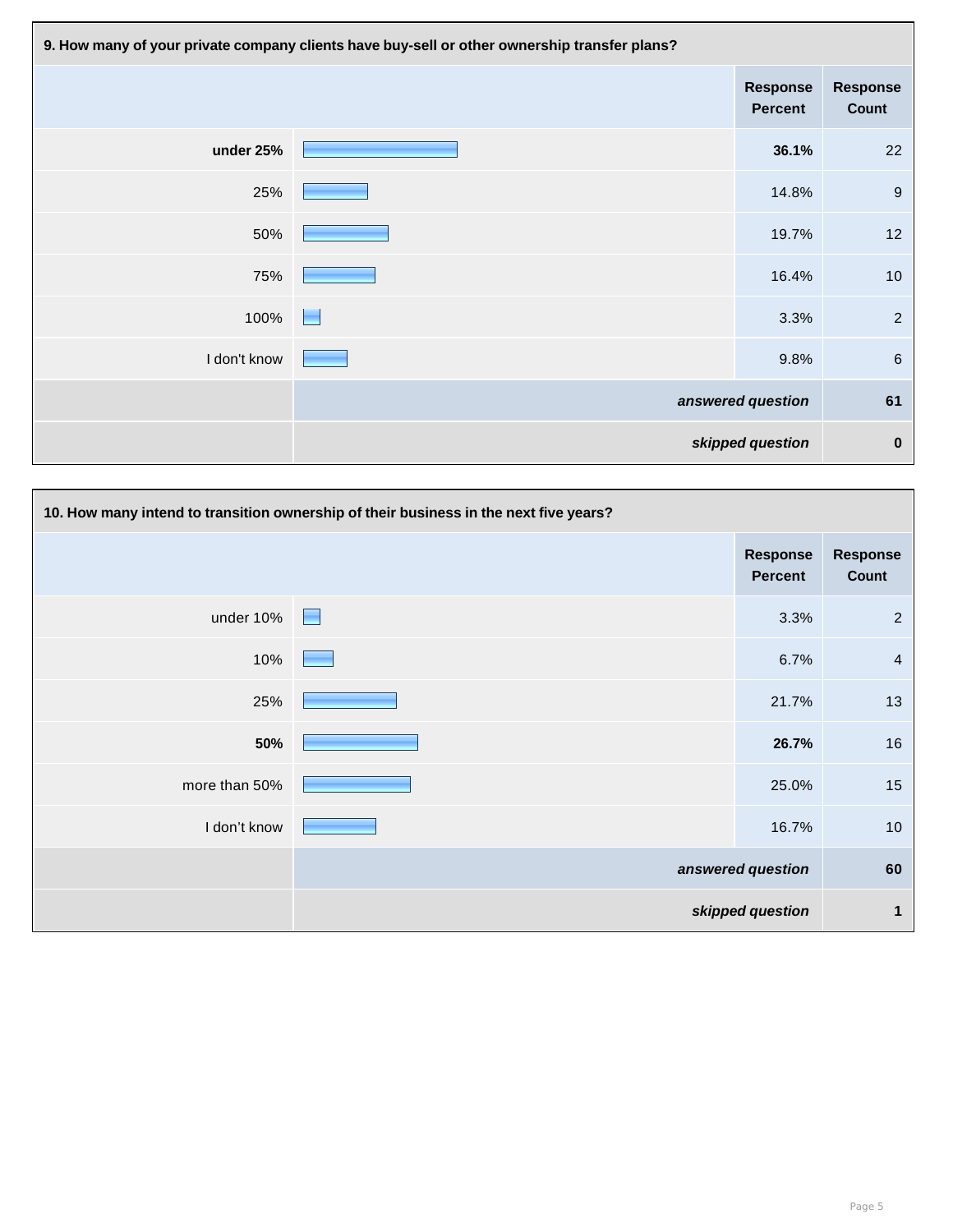| 11. How many of your owner-manager clients have a written estate plan? |  |                                   |                                 |
|------------------------------------------------------------------------|--|-----------------------------------|---------------------------------|
|                                                                        |  | <b>Response</b><br><b>Percent</b> | <b>Response</b><br><b>Count</b> |
| under 25%                                                              |  | 6.7%                              | $\overline{4}$                  |
| 25%                                                                    |  | 6.7%                              | $\overline{4}$                  |
| 50%                                                                    |  | 10.0%                             | $\,6\,$                         |
| 75%                                                                    |  | 25.0%                             | 15                              |
| 100%                                                                   |  | 18.3%                             | $11$                            |
| I don't know                                                           |  | 33.3%                             | 20                              |
|                                                                        |  | answered question                 | 60                              |
|                                                                        |  | skipped question                  | $\mathbf 1$                     |

| 12. What number of client companies that you advised were sold or recapitalized with a change in the majority shareholder<br>during the last five years? |                                 |  |
|----------------------------------------------------------------------------------------------------------------------------------------------------------|---------------------------------|--|
|                                                                                                                                                          | <b>Response</b><br><b>Count</b> |  |
|                                                                                                                                                          | 56                              |  |
| answered question                                                                                                                                        | 56                              |  |
| skipped question                                                                                                                                         | 5                               |  |

| 13. Were you involved in those value-capturing events? |  |                                   |                                 |  |
|--------------------------------------------------------|--|-----------------------------------|---------------------------------|--|
|                                                        |  | <b>Response</b><br><b>Percent</b> | <b>Response</b><br><b>Count</b> |  |
| Yes, intimately                                        |  | 51.8%                             | 29                              |  |
| No, not at all                                         |  | 7.1%                              | $\overline{4}$                  |  |
| Yes, but not as much as I would<br>have liked          |  | 41.1%                             | 23                              |  |
|                                                        |  | answered question                 | 56                              |  |
|                                                        |  | skipped question                  | 5                               |  |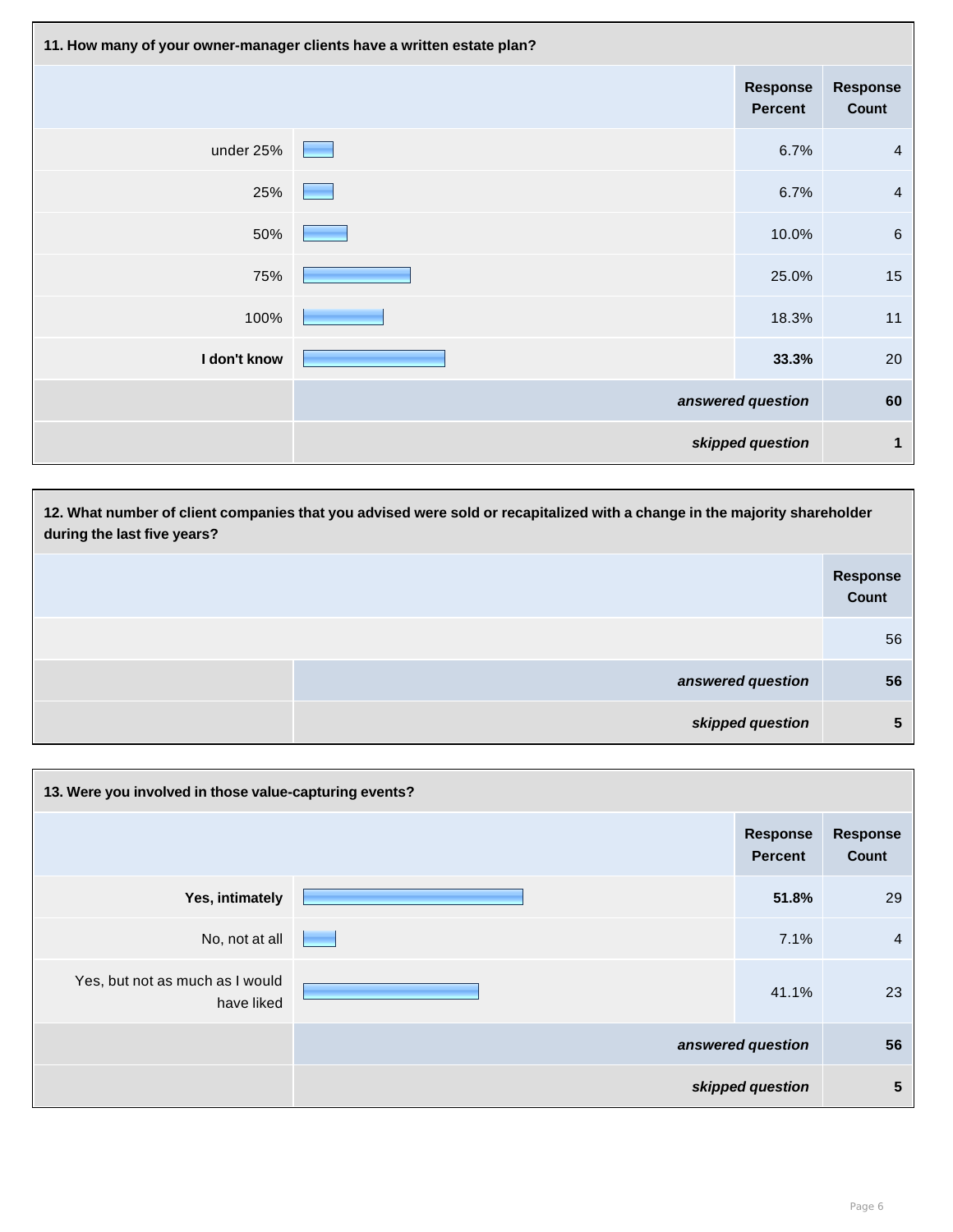| 14. Who do you think is your owner-manager clients' most trusted advisor? |                   |                                   |                                 |
|---------------------------------------------------------------------------|-------------------|-----------------------------------|---------------------------------|
|                                                                           |                   | <b>Response</b><br><b>Percent</b> | <b>Response</b><br><b>Count</b> |
| Spouse                                                                    | <b>Contract</b>   | 6.9%                              | $\overline{4}$                  |
| Parent                                                                    |                   | 0.0%                              | $\boldsymbol{0}$                |
| <b>Corporate Attorney</b>                                                 |                   | 19.0%                             | 11                              |
| <b>Estate Attorney</b>                                                    | E                 | 1.7%                              | $\mathbf{1}$                    |
| Accountant                                                                |                   | 17.2%                             | 10                              |
| <b>Wealth Advisor</b>                                                     | E                 | 1.7%                              | $\mathbf{1}$                    |
| Too varied to say                                                         |                   | 41.4%                             | 24                              |
| Other (please specify)                                                    |                   | 12.1%                             | $\overline{7}$                  |
|                                                                           | answered question |                                   | 58                              |
|                                                                           |                   | skipped question                  | $\mathbf{3}$                    |

| 15. What pre-occupying personal concerns have your owner-manager clients shared with you? Check all that apply. |                   |                                   |                          |  |
|-----------------------------------------------------------------------------------------------------------------|-------------------|-----------------------------------|--------------------------|--|
|                                                                                                                 |                   | <b>Response</b><br><b>Percent</b> | <b>Response</b><br>Count |  |
| <b>Business Transition</b>                                                                                      |                   | 87.7%                             | 50                       |  |
| Health                                                                                                          |                   | 33.3%                             | 19                       |  |
| <b>Family Issues</b>                                                                                            |                   | 61.4%                             | 35                       |  |
| Philanthropy                                                                                                    |                   | 31.6%                             | 18                       |  |
| <b>Planning for Retirement</b>                                                                                  |                   | 54.4%                             | 31                       |  |
| Other (please specify)                                                                                          |                   | 14.0%                             | $\boldsymbol{8}$         |  |
|                                                                                                                 | answered question |                                   | 57                       |  |
|                                                                                                                 |                   | skipped question                  | 4                        |  |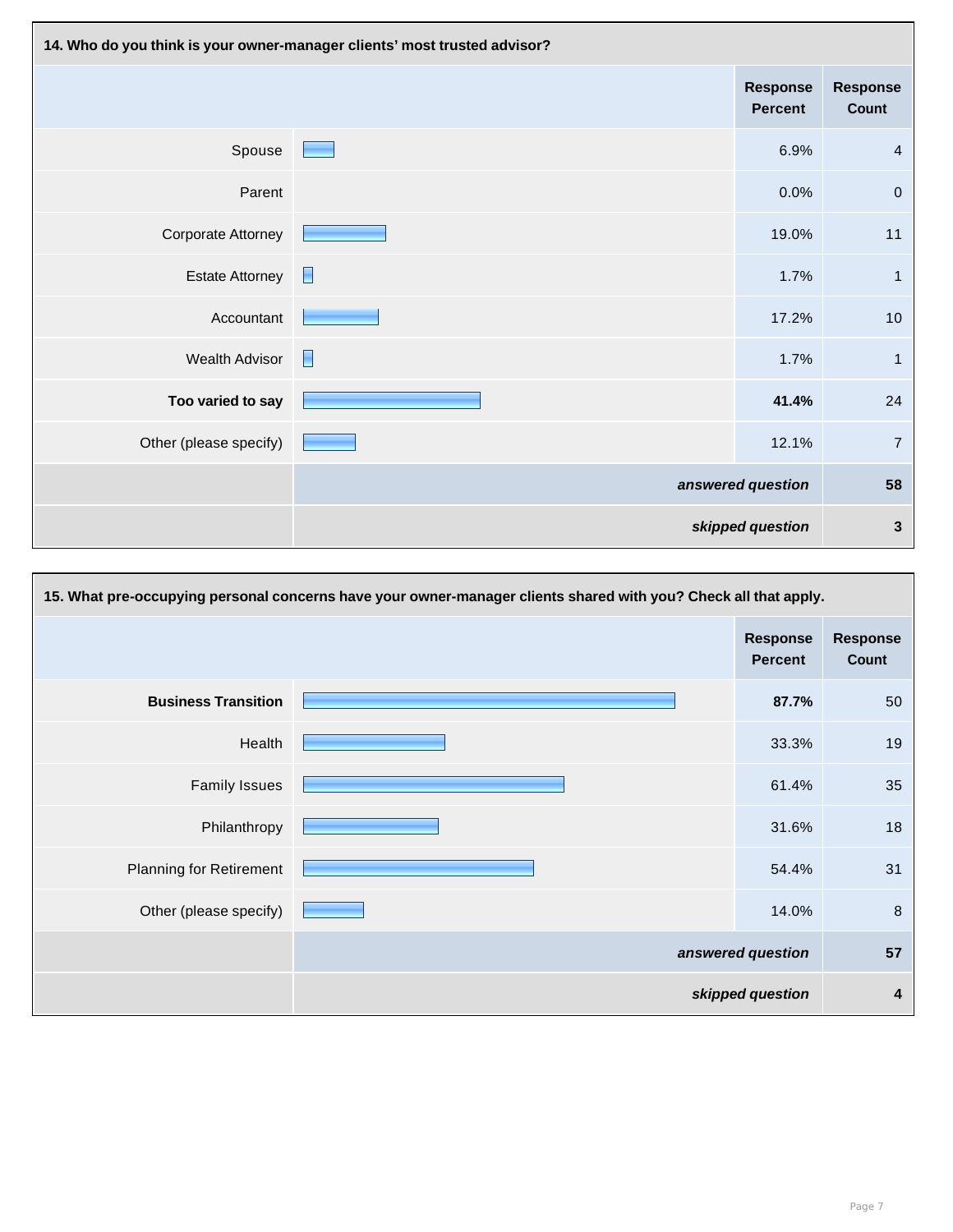| 16. As your owner-manager clients approach retirement age, how are they defining a happy retirement? |  |                                   |                                 |
|------------------------------------------------------------------------------------------------------|--|-----------------------------------|---------------------------------|
|                                                                                                      |  | <b>Response</b><br><b>Percent</b> | <b>Response</b><br><b>Count</b> |
| Stay in Place                                                                                        |  | 13.0%                             | $\overline{7}$                  |
| Move on to a New Business                                                                            |  | 16.7%                             | 9                               |
| <b>Focus on Family</b>                                                                               |  | 27.8%                             | 15                              |
| Philanthropy & Volunteerism                                                                          |  | 20.4%                             | 11                              |
| Travel and Enjoy the Good Life                                                                       |  | 22.2%                             | 12                              |
|                                                                                                      |  | answered question                 | 54                              |
|                                                                                                      |  | skipped question                  | $\overline{7}$                  |

| 17. What is the single most important piece of advice that you give to owner-manager clients that you wish they would follow? |                          |  |
|-------------------------------------------------------------------------------------------------------------------------------|--------------------------|--|
|                                                                                                                               | <b>Response</b><br>Count |  |
|                                                                                                                               | 54                       |  |
| answered question                                                                                                             | 54                       |  |
| skipped question                                                                                                              | ⇁                        |  |

| 18. Speaking personally, what one or two characteristics do you have that you believe most importantly allow you to be a<br>successful advisor to owner-managers (compared to non owners)? |                                 |  |
|--------------------------------------------------------------------------------------------------------------------------------------------------------------------------------------------|---------------------------------|--|
|                                                                                                                                                                                            | <b>Response</b><br><b>Count</b> |  |
|                                                                                                                                                                                            | 52                              |  |
| answered question                                                                                                                                                                          | 52                              |  |
| skipped question                                                                                                                                                                           | 9                               |  |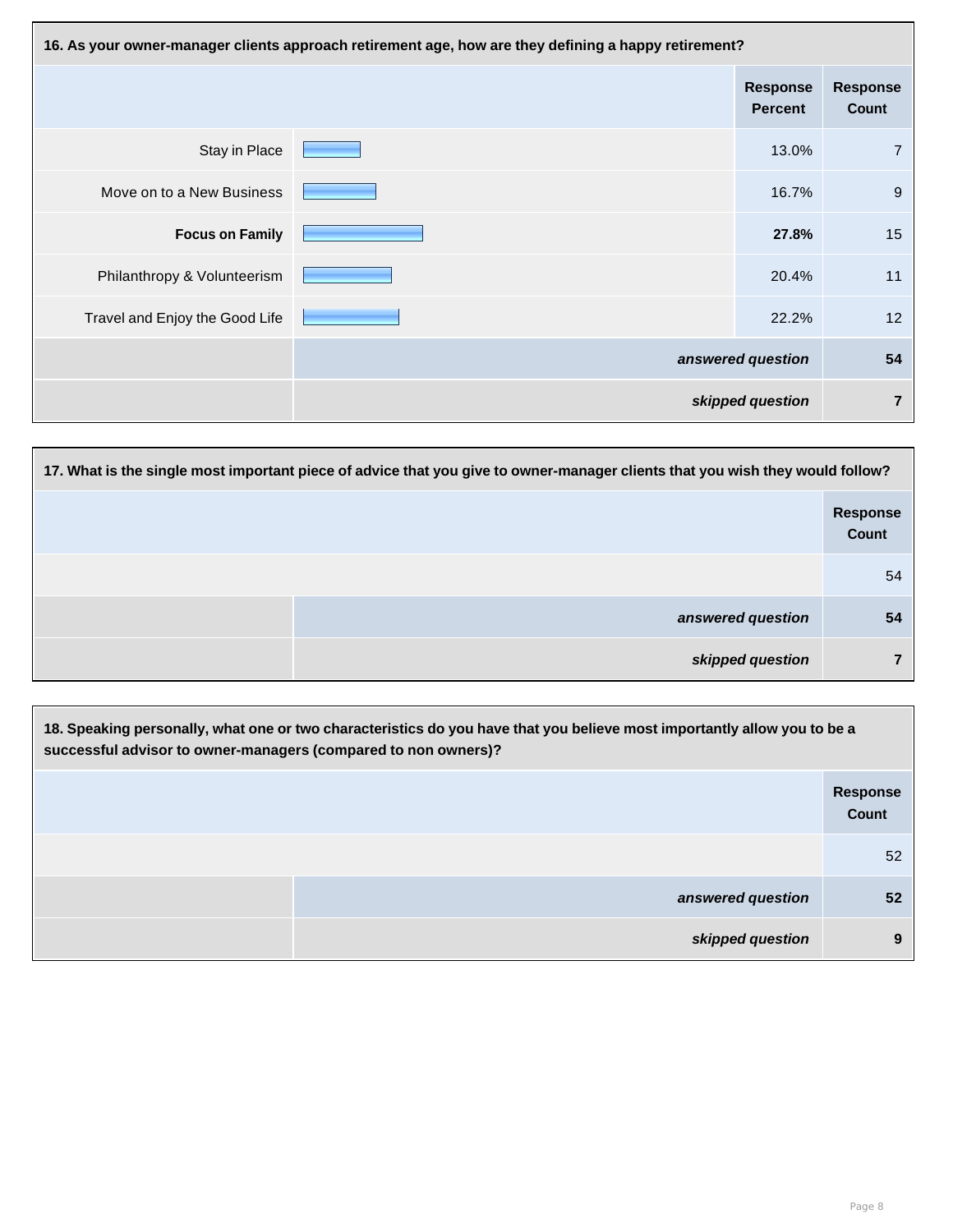**19. Please rate the following characteristics according to their importance (1 being least important and 5 being most important) in being a successful advisor to owner-managers:**

|                                                   | 1 Least<br>Important | $\overline{2}$ | $\mathbf{3}$  | $\overline{\mathbf{4}}$ | 5 Most<br>Important | Rating<br>Average | <b>Response</b><br><b>Count</b> |
|---------------------------------------------------|----------------------|----------------|---------------|-------------------------|---------------------|-------------------|---------------------------------|
| Education                                         | $7.0\%$ (4)          | 17.5%<br>(10)  | 29.8%<br>(17) | 36.8% (21)              | $8.8\%$ (5)         | 3.23              | 57                              |
| Name/Reputation of the Firm that<br>you represent | $1.8\%$ (1)          | $14.0\%$ (8)   | 28.1%<br>(16) | 38.6% (22)              | 17.5%<br>(10)       | 3.56              | 57                              |
| <b>Technical expertise</b>                        | $0.0\%$ (0)          | $3.5\%$ (2)    | $15.8\%$ (9)  | 56.1% (32)              | 24.6%<br>(14)       | 4.02              | 57                              |
| <b>Professional Experience</b>                    | $0.0\%$ (0)          | $0.0\%$ (0)    | $1.8\%$ (1)   | 24.6%<br>(14)           | 73.7% (42)          | 4.72              | 57                              |
| Who You Know                                      | $3.5\% (2)$          | 17.5%<br>(10)  | 31.6%<br>(18) | 40.4% (23)              | $7.0\%$ (4)         | 3.30              | 57                              |
| Family Background/Upbringing                      | 33.3% (19)           | 26.3%<br>(15)  | 29.8%<br>(17) | $10.5\%$ (6)            | $0.0\%$ (0)         | 2.18              | 57                              |
| <b>Listening Skills</b>                           | $0.0\%$ (0)          | $0.0\%$ (0)    | $0.0\%$ (0)   | 17.5%<br>(10)           | 82.5% (47)          | 4.82              | 57                              |
| Ability to Empathize                              | $1.8\%$ (1)          | $5.5\%$ (3)    | $14.5\%$ (8)  | 38.2%<br>(21)           | 40.0% (22)          | 4.09              | 55                              |
| Ability to Become a Social Friend                 | 21.1%<br>(12)        | 29.8%<br>(17)  | 38.6% (22)    | $7.0\%$ (4)             | $3.5\% (2)$         | 2.42              | 57                              |
| Source of Your Referral to Them                   | $9.1\%$ (5)          | $9.1\%$ (5)    | 27.3%<br>(15) | 45.5% (25)              | $9.1\%$ (5)         | 3.36              | 55                              |
| Ability to Develop Relationships                  | $1.8\%$ (1)          | $1.8\%$ (1)    | $8.8\%$ (5)   | 42.1%<br>(24)           | 45.6% (26)          | 4.28              | 57                              |
| answered question                                 |                      |                |               | 57                      |                     |                   |                                 |
| skipped question                                  |                      |                |               |                         | 4                   |                   |                                 |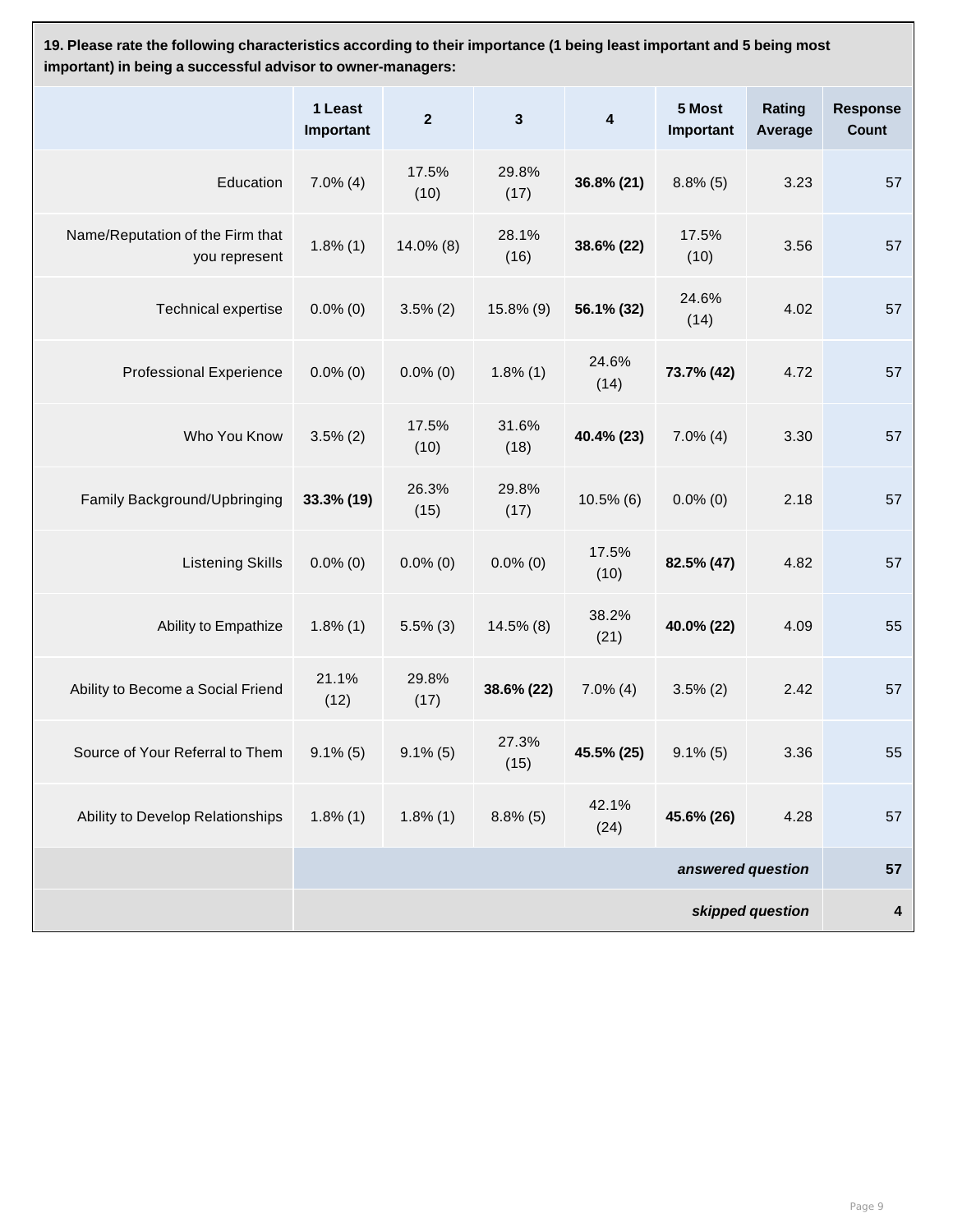| 20. Please list the top three strategic issues that your owner-manager clients will be grappling with over the next few years? |                          |  |
|--------------------------------------------------------------------------------------------------------------------------------|--------------------------|--|
|                                                                                                                                | <b>Response</b><br>Count |  |
|                                                                                                                                | 55                       |  |
| answered question                                                                                                              | 55                       |  |
| skipped question                                                                                                               | 6                        |  |

| 21. What is the single most important topic or question that you would like to see covered at this owner-manager focused<br>Forum? |                                 |  |
|------------------------------------------------------------------------------------------------------------------------------------|---------------------------------|--|
|                                                                                                                                    | <b>Response</b><br><b>Count</b> |  |
|                                                                                                                                    | 50                              |  |
| answered question                                                                                                                  | 50                              |  |
| skipped question                                                                                                                   | 11                              |  |

| 22. Other Comments: |                   |                   |
|---------------------|-------------------|-------------------|
|                     |                   | Response<br>Count |
|                     |                   | 19                |
|                     | answered question | 19                |
|                     | skipped question  | 42                |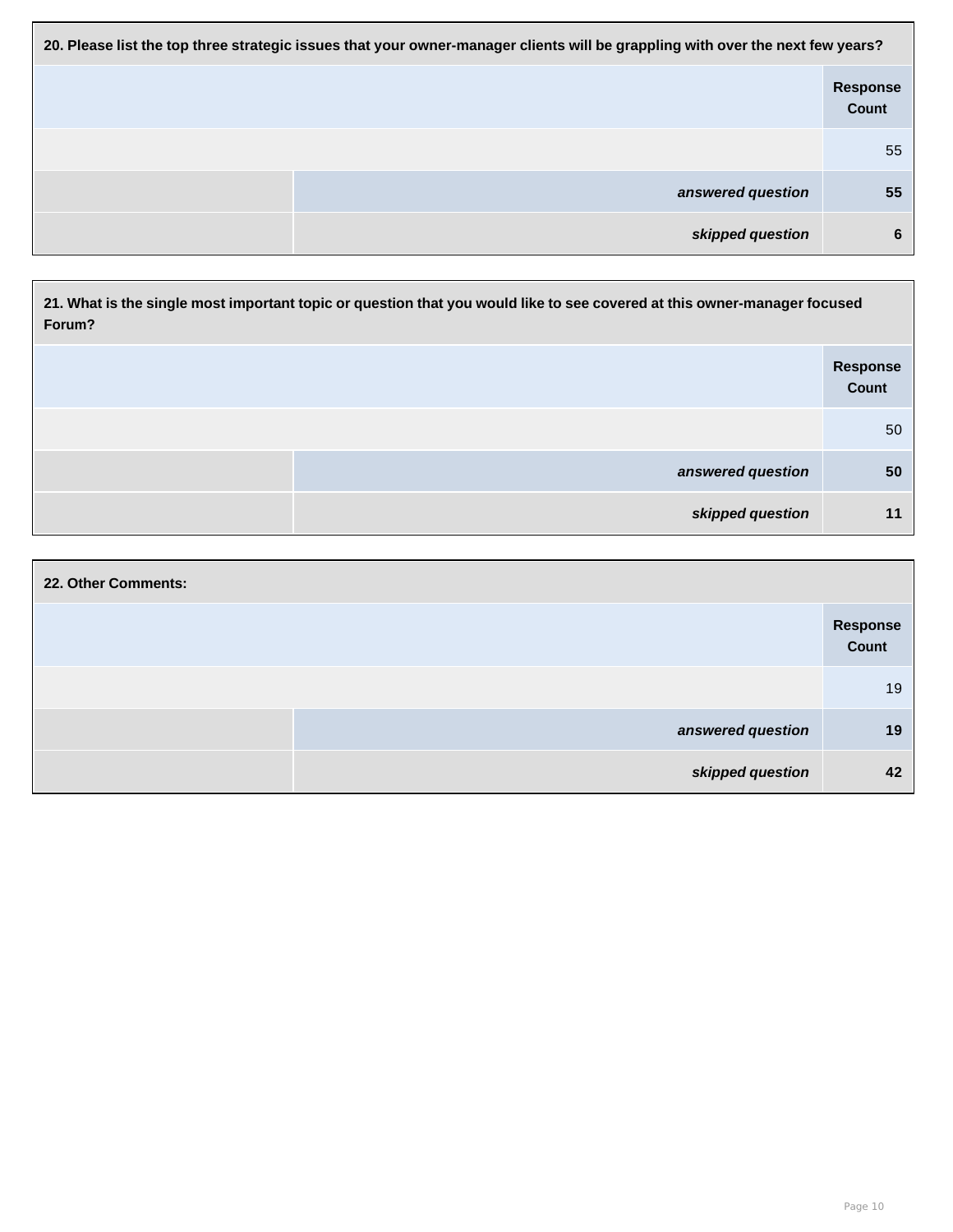## **17) What is the single most important piece of advice that you give to ownermanager clients that you wish they would follow?**

- $\triangleright$  Understand that the transaction from an active business owner to actually selling one's business is a process as opposed to a single event.
- $\triangleright$  Generate maximum free cash flow after funding capital expenditures.
- $\triangleright$  Know what you can control.
- $\triangleright$  Figure out what they want to do next to have a fulfilling life playing golf will get old.
- $\triangleright$  To diversify and know when it is time to take a piece off the table!
- ¾ Observing proper corporate governance processes and procedures, including corporate record keeping, formal financial controls and other formalities, as a means of enhancing value in an exit transaction.
- $\triangleright$  Listen to and consider your wealth advisor's advice.
- $\triangleright$  Timing.
- $\triangleright$  The transition from building a business to a portfolio of securities that you only have marginal control over is more difficult than you think.
- $\triangleright$  Have a succession plan (either sell or keep it in the family) and review it often.
- ¾ Seek skilled advisors to work your company issues.
- ¾ Communicate! Both down to managers and up to the Board.
- $\triangleright$  Know what your business is worth.
- $\triangleright$  Aim before you shoot!
- $\triangleright$  Be sure to hire a strong CFO who understands the shareholder viewpoint.
- $\triangleright$  Act like an owner and make the company a true asset.
- $\triangleright$  Consider your customers (clients) as partners in helping them solve their business problems.
- $\triangleright$  Actively listen to the external environment as well as inside your company.
- $\triangleright$  Prepare the business to operate without them.
- $\triangleright$  Know thyself.
- $\triangleright$  Be realistic: about their team and about the value of their business.
- $\triangleright$  Start to think through, develop, and at the appropriate time, begin to implement a succession plan for ownership and management of your business. Address hard issues (such as buy-sell and governance conflicts) up front.
- $\triangleright$  Hire good advisors!
- ¾ Call your attorney more often to discuss issues before you act on them.
- $\triangleright$  Diversify from your core holding the business.
- $\triangleright$  You are not immortal.
- $\triangleright$  To think about and then formulate a transition plan before they decide to step away from the business. As a wealth advisor, I want them to think about this next chapter in their lives not only from a wealth management perspective, but also from a life perspective.
- $\triangleright$  To think about the future in terms of wealth transfer, liquidity, business risk, and competition WAY before it seems timely.
- $\triangleright$  Personally & business: focus exclusively on what they are passionate about... and thus excellent at - it continues to pay dividends for me. Intrinsically / Extrinsically #2: Biz dev partnerships. Most internet clients believe they too will be a major destination site, but in reality they are a major new feature of a current destination site... I predict a massive trend in web 3.0 rollups.
- $\triangleright$  Plan ahead; try to approach issues from a true business perspective, recognizing the possible influence of emotional / family factors.
- $\triangleright$  Evaluate the ownership structure and spend some time planning for the business succession.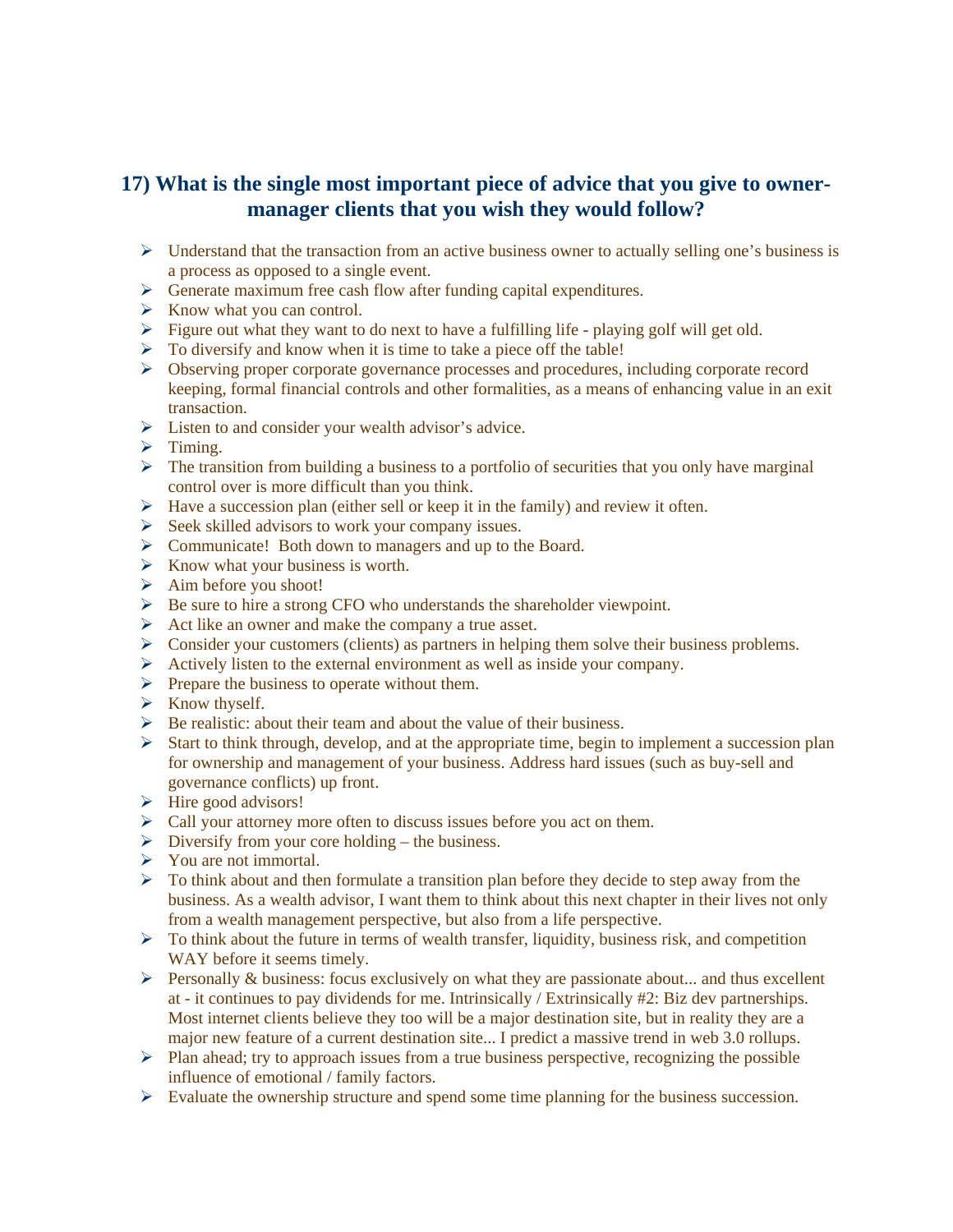#### *Continued. . .*

### **17) What is the single most important piece of advice that you give to ownermanager clients that you wish they would follow?**

- $\triangleright$  Share your business successes and failures with us more openly; those data points help us shape your investments appropriately.
- $\triangleright$  Manage their business as an asset not as a good job.
- $\triangleright$  Do things the right way, not the most expedient way.
- $\triangleright$  Hire and retain a superior management team.
- $\triangleright$  Very seriously consider offers that come to you. Don't get too greedy. They are much easier to conclude than sales initiated by yourself.
- $\triangleright$  Think and plan beyond the current business cycle with a focus on how medium-term steps align with long-term strategies and objectives.
- $\triangleright$  Sit and write down for yourself the most important things you want to achieve during your lifetime. Then let's talk about their priority.
- $\triangleright$  Continue to live life with purpose, and remember the values that took you to this place of success can and should be used to continue a fulfilling and rewarding retirement.
- ¾ Take time to truly understand risk tolerance for investments beyond their business.
- $\triangleright$  Carefully establish a wealth management plan, rather than aggressively invest in the growth of their portfolio through speculative investments.
- $\triangleright$  Build a solid team of advisors inside and outside the company.
- $\triangleright$  Recognize the need to protect family and business from illiquidity.
- $\triangleright$  Run business with an objective of selling not just to maximize cash flow / minimize taxes.
- $\triangleright$  Get a good investment banker like Bigelow!
- $\triangleright$  Create a shareholders' agreement; review and update your shareholders' agreement.
- ¾ To develop a succession plan long before any succession occurs.
- $\triangleright$  Trust your instincts and focus on the people involved, not the promises.
- ¾ Don't forget about planning for your personal finances in addition to your business finances.
- ¾ Prepare a business plan including an exit / retirement plan.
- $\triangleright$  Tie the timing of the sale of the business not to your personal life cycle (health, age, etc.) but to the life cycle of the business and its industry.
- $\triangleright$  Develop a rational plan for the future, and keep it current, not static.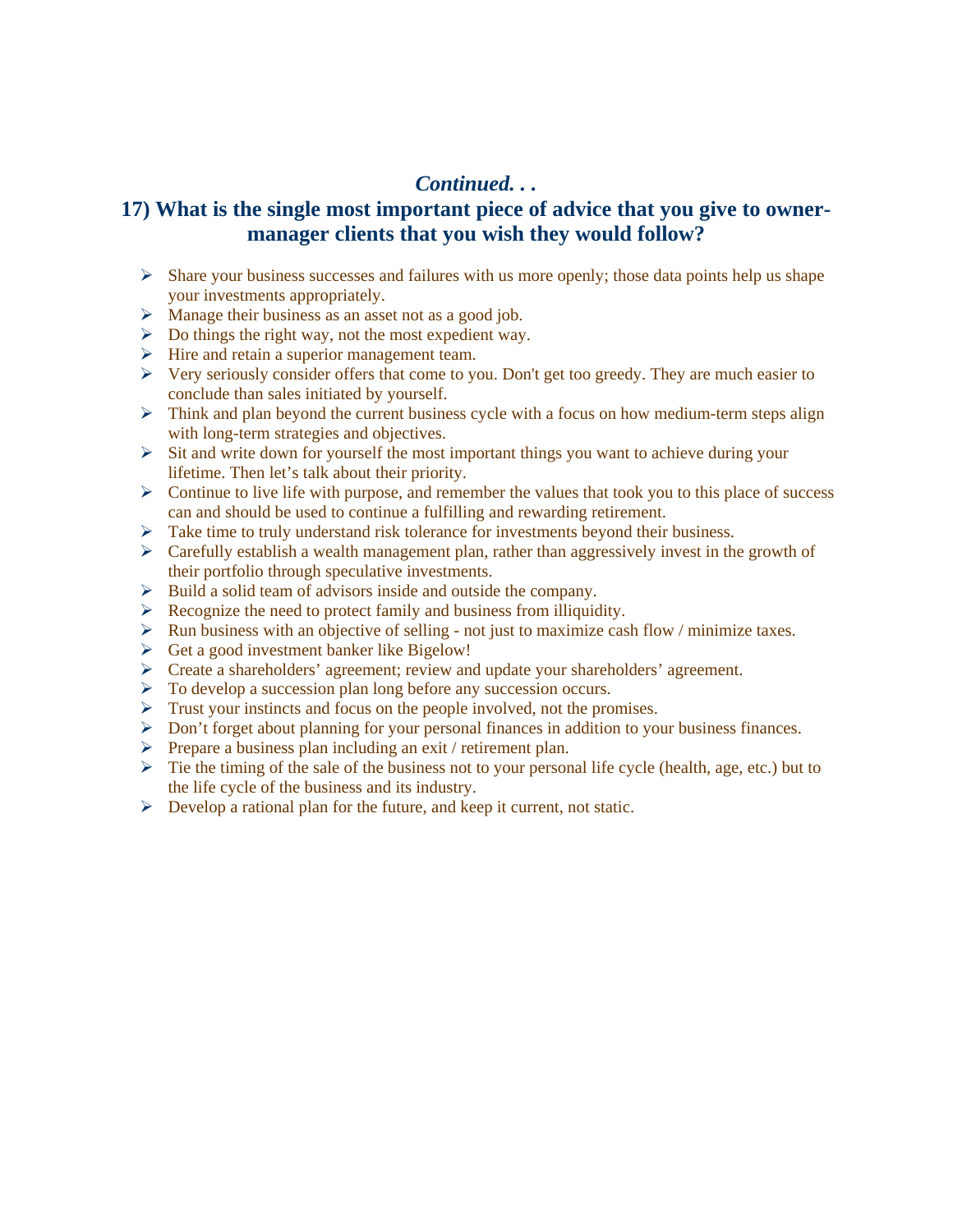# **18) Speaking personally, what one or two characteristics do you have that you believe most importantly allow you to be a successful advisor to ownermanagers (compared to non owners)?**

- $\triangleright$  I believe that I can filter information from all of the noise and help my clients stay focused on the primary objectives.
- $\triangleright$  Bluntly honest with owners.
- $\triangleright$  Ability to listen, independent sounding board.
- $\triangleright$  Understanding of their situation, empathy, and realization of the fact that it's more than the money that is important in life.
- $\triangleright$  I am objective to the situation and since this is an anonymous survey, I have excellent judgment and am very good at what I do.
- $\triangleright$  Understanding and experience in dealing with public company acquisitions as well as private company deals allows me to "see both sides" and provide "balanced" advice to owner-managers seeking to maximize value and actually complete a transaction.
- $\triangleright$  Perspective, experience.
- $\triangleright$  Listen and introduce professionals that will assist.
- $\triangleright$  The ability to effectively communicate (listen!) and manage expectations for this transition. Educating them on what we do and why they cannot do it themselves as well.
- ¾ The ability to see the forest through the trees. Business owners can often get bogged down with family issues and lose sight of the business issues they are facing and often can't put together a succession plan. In addition, as advisors, we work with all types of companies and it is these experiences that help us work with each of them better. Owner-managers often feel like they are alone and are the first ones to experience a problem. As we all know, they are not alone and having good advisors around them enables them to be able to overcome the issues they are facing and deal with them head-on.
- $\triangleright$  Varied experience and business background.
- $\triangleright$  Extensive experience in diverse industries, investing in and advising private companies.
- $\triangleright$  Experience of knowing that each case is unique and that I have a good understanding of the various "working parts" of a deal.
- $\geq 1$ .) I have spent 15 years in the trenches running businesses alongside three very different sets of owner-managers; 2.) I have been intimately involved with the successful sale of two ownermanaged businesses and remained close with both the previous owners and the companies in order to understand how life after the sale met the expectations of each party to the transaction.
- $\triangleright$  Bring new ideas to the company. Willingness to be frank and objective when necessary i.e. "tell it like it is."
- $\triangleright$  Scars and humility.
- $\geq 1$ .) Recognition that family businesses truly have a long-term (sometimes generational) focus; 2.) Despite short-term profit enhancing temptations, constantly push toward attainment of longterm business goals.
- $\triangleright$  Thick skinned and patient.
- $\triangleright$  Business knowledge, understanding of how to build value.
- $\triangleright$  Good listener, build peer relationship (not subordinate).
- ¾ Willingness to take educated risks. Surround yourself with good advisors and managers and listen to their advice / delegate to them.
- $\triangleright$  I am trustworthy, smart and very personable.
- $\triangleright$  My law degree and my experience in practicing corporate law.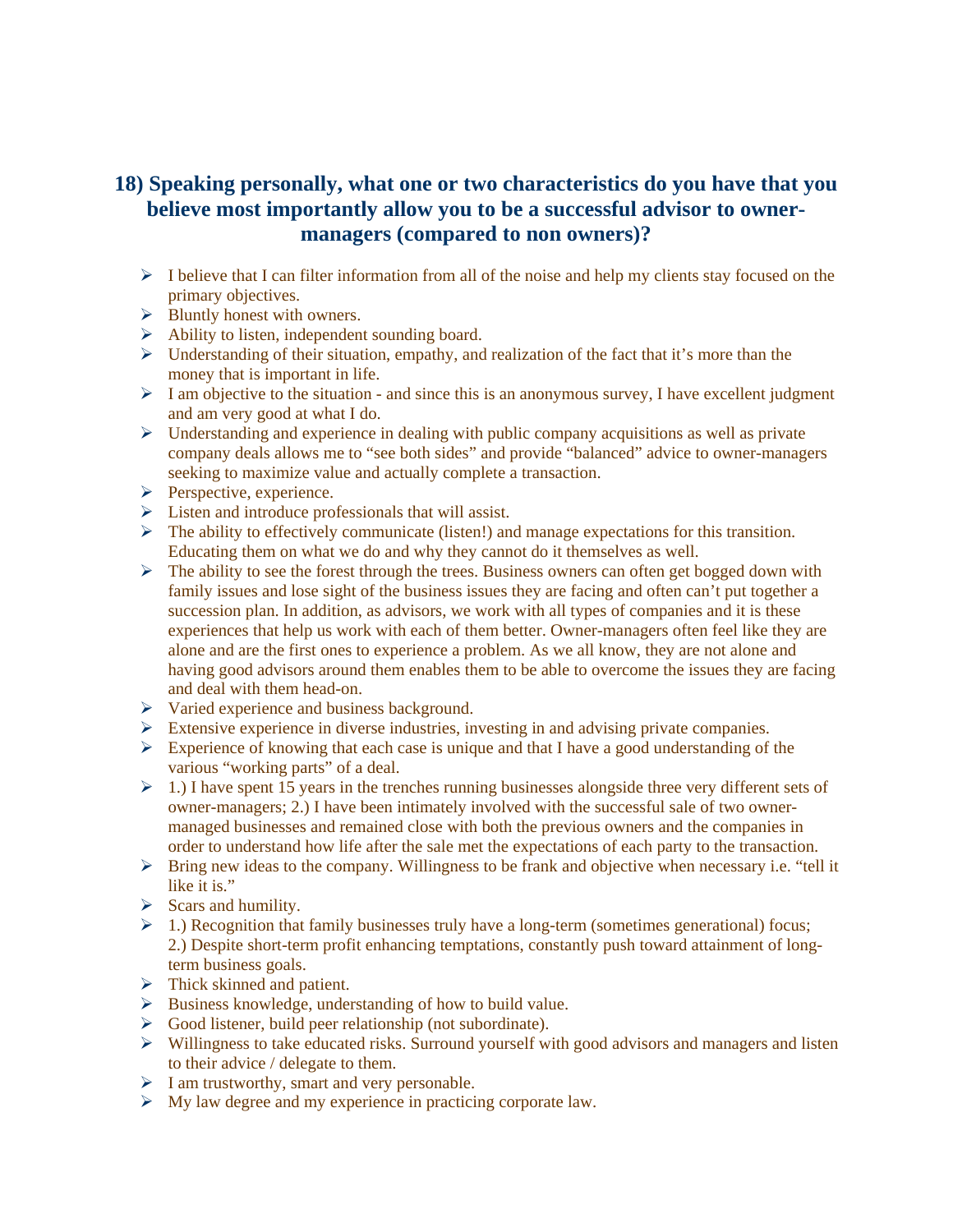### *Continued. . .*

## **18) Speaking personally, what one or two characteristics do you have that you believe most importantly allow you to be a successful advisor to ownermanagers (compared to non owners)?**

- $\triangleright$  The view of the bigger picture.
- $\triangleright$  My advice is honest & straightforward, based on experience.
- $\triangleright$  Broad business experience and the ability to develop sufficient trust to give candid advice.
- $\triangleright$  The most important characteristic is to listen.
- $\triangleright$  People trust me and I have worked with entrepreneurs for 22 years and can impart anecdotal experiences and connect them to people that can help.
- $\triangleright$  I listen and listen again, and I care.
- ¾ Access to experience and resources to solve any succession issue or question.
- $\triangleright$  Impartial ability to tailor / customize.
- $\triangleright$  Disciplined and experienced.
- $\triangleright$  Integrity & provide practical, business oriented legal advice.
- $\triangleright$  Experience, confidence.
- $\triangleright$  Ability to grasp future trends and how they may impact the business. Ability to see the forest beyond the trees and provide a new context for planning and development.
- $\triangleright$  A good listener with access to an expansive and diverse pool of owner-managers.
- $\geq 1$ ) I really care and want to help; 2) I will spend whatever time it takes to get it right; 3.) Making more money for me is a secondary goal.
- $\triangleright$  Excellent listener and ability to help them clarify and define their goals.
- $\triangleright$  Ability to listen. Facilitate a look beyond business ownership in terms of goals and objectives.
- ¾ Broad corporate law experience, tied to deep tax understanding.
- ¾ Broad experience and ability to instigate a client / business owner to consider issues he / she wouldn't normally think of or tries to avoid.
- $\triangleright$  Experience working with many owner-managers, objectivity and ability to listen.
- $\triangleright$  Substantive knowledge and ability to listen.
- $\triangleright$  Good judgment, ability to listen.
- $\triangleright$  Careful listening and having a multi-disciplinary team approach in serving owner-managed clients.
- $\triangleright$  I listen to people and I can interpret what they really mean.
- $\triangleright$  Experience, resources.
- ¾ Conveying confidence to your client that you possess the skills to provide appropriate advice.
- $\triangleright$  Patience and the ability to explain issues in ways that the owner can understand but not feel talked down to.
- $\triangleright$  Honesty and experience.
- $\triangleright$  I listen and have a wide variety of experience.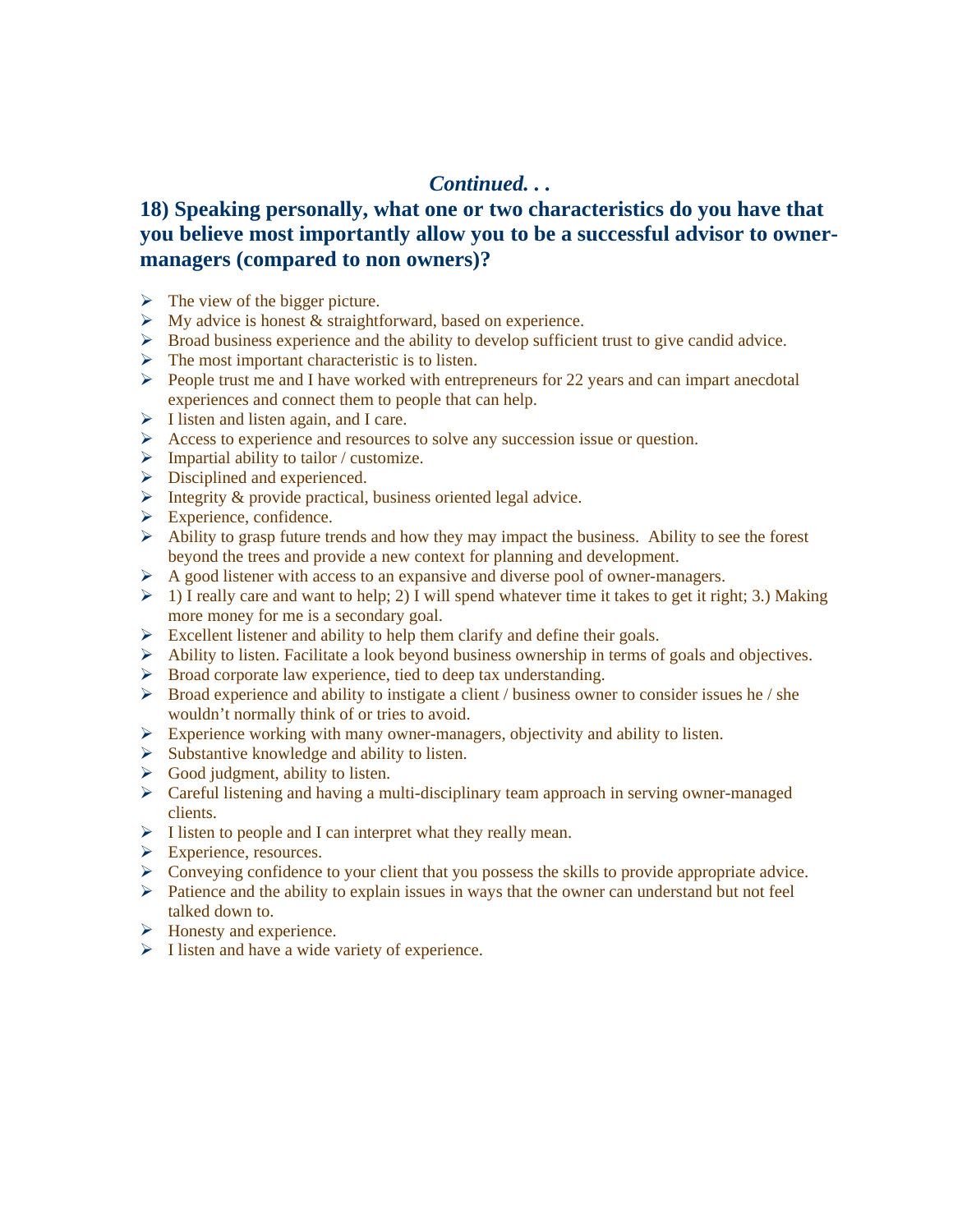### **20) Please list the top three strategic issues that your owner-manager clients will be grappling with over the next few years?**

- $\triangleright$  Increasing competition, transition to electronic communications & marketing, strengthening their brand and market position.
- $\geq 1$ ) What to do after sale of business; 2) Who to select to manage funds; 3) Where to go fishing.
- $\triangleright$  Emerging technologies, balancing personal and business interests, and access to capital.
- $\triangleright$  Dealing with retirement rather than work, wealth transfer, and transitioning business (giving up control).
- $\triangleright$  Where to take the business if they continue to run it; whether to sell, do nothing or prepare the next generation to take over. How to prepare for the next phase of their lives.
- $\triangleright$  Succession, economy, and planning for growth.
- $\triangleright$  Preparing the company for a sale or recapitalization, maximizing value in a transaction and scaling down thereafter.
- $\triangleright$  The economy, ownership, succession & taxes.
- $\triangleright$  Economy, competition, and flexibility.
- $\triangleright$  Understanding the long-term ramifications of wealth, what to do with their time (feeling) insufficient), and having family / friends treat them differently.
- $\geq 1$ ) Succession planning to the next generation; 2) Business/economic concerns; 3) Ability to retain, incentivize and reward key non-owner managers.
- $\triangleright$  Growth, people & finance.
- $\triangleright$  How to grow the top line profitably, whether to make an acquisition, and timing to sell the business.
- $\triangleright$  When to sell, who is the best purchaser, and what is the right price?
- $\triangleright$  Growing in a mature (or shrinking) market, attracting and retaining talented managers, and continuing to run the business when you would rather be doing something else.
- ¾ Attracting and keeping talented management, planning and executing a balanced growth plan, identifying and managing risk & developing a successful strategy to deal with global competition.
- $\triangleright$  Value, market changes & demographics.
- $\geq 1$ ) Current top level managers' development of the next lower tier of management and the top managers' ability to let go of much direct supervision; 2) Management and integration of an international operation; 3) New product development.
- $\triangleright$  Growth scaling the business to match the growth planning for exit.
- $\triangleright$  Ownership transition, increased complexity of constituents & increased taxation.
- $\triangleright$  Transition / sale of business.
- $\triangleright$  Retirement (do I have enough), economic issues as they relate to the business and transition issues.
- $\triangleright$  Tighter credit, business transition & realizing top value in this market.
- $\triangleright$  Generational transition, competition / globalization and cost containment.
- ¾ Grow or sell the business, timing of expansion, and need for additional management expertise.
- $\triangleright$  Valuing the business, generational transition issues & selling the business.
- $\triangleright$  From a wealth advisor's perspective: transition strategy, changing tax landscape & investment strategy in a changing global investment environment.
- ¾ Increased global competition, tighter credit / tougher capital formation & higher taxes.
- $\triangleright$  When to sell / partner, how to monetize the Internet and how to replace their 3 largest revenue streams / clients in the next 3 years.